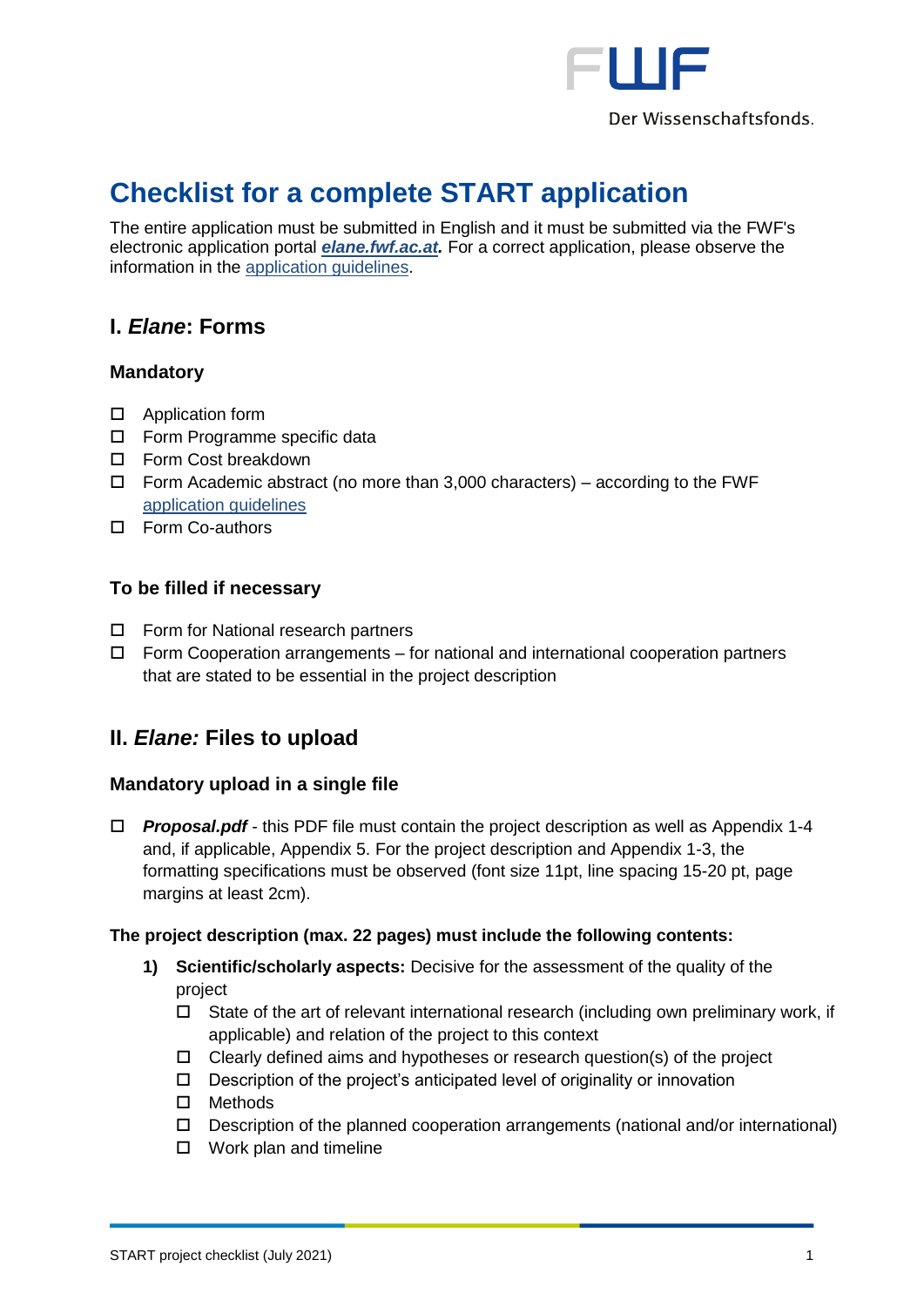

- $\Box$  Research-related qualifications of the researchers involved and importance of the project for the career development of the applicant
- $\Box$  All potential ethical, safety-related, or regulatory aspects of the submitted project and how the applicant plans to deal with them must be described in a separate section. These questions should be addressed briefly in the text even if the applicant believes the project does not raise any ethical issues.
- $\Box$  A separate section must describe what sex-specific and gender-related issues the planned project may potentially give rise to, and how the applicant intends to deal with them. These must be addressed briefly in the text even if the applicant believes the project does not raise any sex-specific and gender-related issues.
- **Annex 1: List of references**: List of literature cited in the application on no more than 5 pages
- **Annex 2: Financial aspects:** The template from the application guidelines (Appendix 1) must be used.

The explanations must be presented in a way that is comprehensible to the FWF and the reviewers. Non-transparent information may lead to a reduction in the grant amount. The list and justification of the costs requested must be in accordance with the costs indicated in the *Cost breakdown* form.

- $\Box$  Information on the research institution and if applicable those of the national research partners:
	- $\Box$  Available personnel not financed by the FWF
	- $\Box$  Available infrastructure Information on the research institution(s) and the project-specific basic equipment available
- $\Box$  Information on the funding requested: Concise justifications for
	- Personnel
		- □ scientific/scholarly employees
		- □ non-scientific/-scholarly employees
	- $□$  Equipment costs acquisition costs starting from €1,500.00 (incl. VAT) per piece
	- □ Material costs
	- $\Box$  Travel costs
	- □ Other costs
	- $\Box$  Independent contracts for work and services
- **Annex 3: Academic CV** and research achievements for the principal investigator on no more than three pages.
- **Annex 4: Letter of recommendation**<sup>1</sup> from the head or the group leader of the research institute, where the project will be hosted.

1

<sup>&</sup>lt;sup>1</sup> The person writing the letter may send it directly to the FWF Office (office @fwf.ac.at).